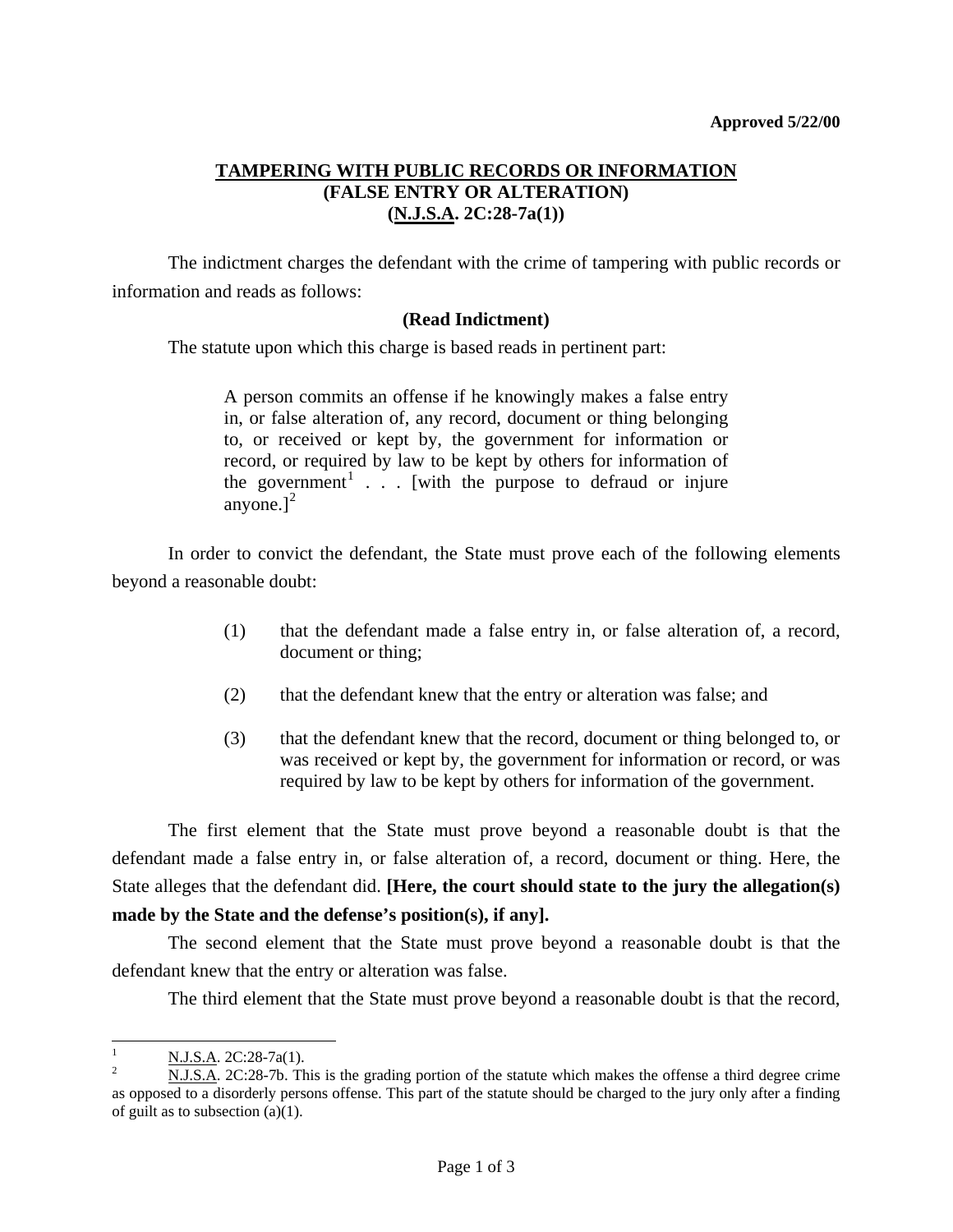document or thing belonged to, or was received or kept by, the government for information or record, or was required by law to be kept by others for information of the government.<sup>[3](#page-1-0)</sup> [Here, **the court should state to the jury the allegation(s) made by the State and the defense's position(s), if any].** 

 "Government" includes any branch, subdivision or agency of the government of the State or any locality within it.<sup>[4](#page-1-1)</sup>

The State must prove beyond a reasonable doubt that the defendant acted knowingly.

 A person acts knowingly with respect to the nature of his/her conduct or the attendant circumstances if he/she is aware that his/her conduct is of that nature, or that such circumstances exist, or he/she is aware of a high probability of their existence. A person acts knowingly with respect to a result of his/her conduct if he/she is aware that it is practically certain that his/her conduct will cause such a result. "Knowingly," "with knowledge" or equivalent terms have the same meaning.<sup>[5](#page-1-2)</sup>

 Knowledge is a condition of the mind which cannot be seen and can only be determined by inferences from conduct, words or acts. A state of mind is rarely susceptible of direct proof, but must ordinarily be inferred from the facts. Therefore, it is not necessary, members of the jury, that the State produce witnesses to testify that an accused said he/she had a certain state of mind when he/she engaged in a particular act. It is within your power to find that such proof has been furnished beyond a reasonable doubt by inference which may arise from the nature of his/her acts and his/her conduct, and from all he/she said and did at the particular time and place, and from all of the surrounding circumstances.

 If you find that the State has failed to prove any one of these elements beyond a reasonable doubt, then you must find the defendant not guilty.

 If you find, however, that the State has proven all of these elements beyond a reasonable doubt, then you must consider a fourth element, namely whether the defendant's purpose was to defraud or injure anyone.<sup>[6](#page-1-3)</sup>

 For this element, the State must prove beyond a reasonable doubt that the defendant acted purposely.

l

<span id="page-1-0"></span><sup>3</sup> The question of who receives, keeps or maintains the item, to whom it belongs, and for what purpose should be provided for by statute, ordinance, rule, regulation or otherwise. The trial court might wish to refer to or quote the appropriate provision, if it is in issue.

<span id="page-1-1"></span><sup>4</sup>  $\frac{N.I.S.A.}{N.I.S.A.}$  2C:27-1b.

<span id="page-1-3"></span><span id="page-1-2"></span> $\frac{N.J.S.A.}{N.I.S.A.}$  2C:2-2b(2).

N.J.S.A. 2C:28-7b.